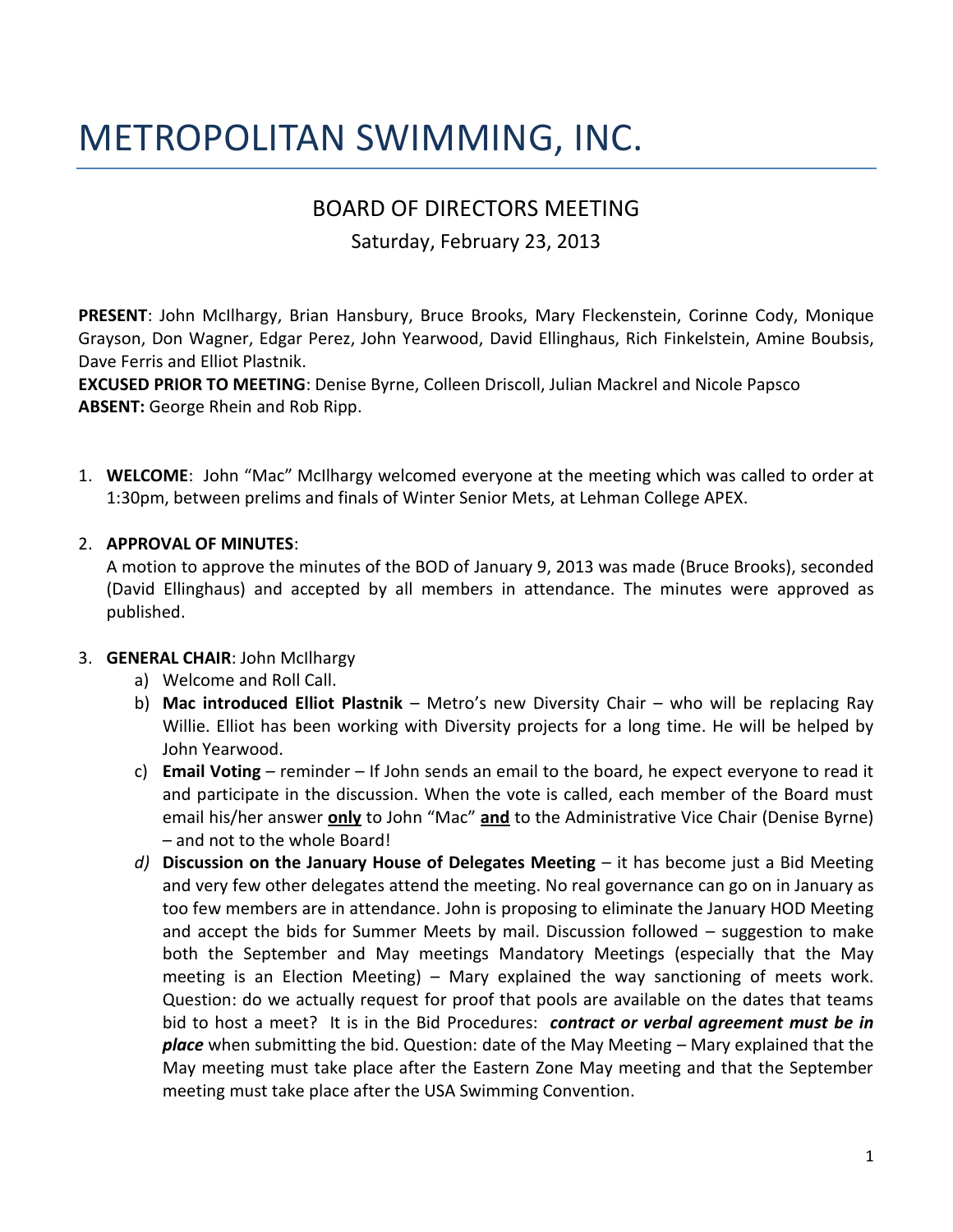The May meeting really needs to be a Mandatory meeting, with meetings for all Committees and the presence of athletes. Members of the Association need to get more involved and participate in discussions and vote on the Election of the Board and other important subjects.

- 1) A motion was made to bring up the deletion of the January Meeting for a vote at the May House of Delegates. The motion was seconded and accepted by all. **Motion carries**.
- 2) A motion was made to bring up holding the summer meets Bids by mail for a vote at the May House of Delegates. The motion was seconded and accepted by all. **Motion carries**.
- e) Governance Changes for USA-S Convention: some changes will be discussed reduction of delegates attending the Convention (limiting each LSC to about 4); have the Convention every other year instead of each year; proportion of At-Large based on the size of the LSC; others may be appointed by the President of USA Swimming; change from Wednesday-Saturday format to Sunday-Wednesday format; delegates appointed from high performing teams (this may be a hot topic at Convention).
- f) An issue came up at senior Mets about NYAC swimmer Kim Vandenberg and her eligibility to swim in this championship meet. Right from the start, and before the meet entries deadline, the NYAC coach followed the rules as per the meet information. Over the last 12 months, Kim has represented Metro, as a NYAC swimmer, at the Olympic Trials, The US Open, and the AT&T Nationals.

**The meet information's wording for eligibility (page 3) is**: *In addition, to be eligible to swim in this meet, swimmers must have competed in individual events in a minimum of three Metropolitan Swimming Inc. sanctioned meets (or Regional or Nationals while registered with Metropolitan Swimming, Inc.) since February 27, 2012. Attendance at a meet as a relay only swimmer will not count as one of the 3 Metro Meets requirement.*

**The Policy & Procedures manual's wording for eligibility (page 9 – line 154 – 202.2)**: *To participate in the Senior Metropolitan Championships a swimmer shall have competed in an individual event in three Metro sanctioned meets within the previous year. Swimmers*  who have historically competed in Metro shall have this provision waived only during *years that they are residing at school.*

A formal protest about Kim's eligibility was made to the Senior Chair. A Meet Jury decided at the meet that Kim could swim in the meet but could not score points for her team, NYAC.

A formal protest was then made by the coach of the NYAC to reverse that rule and allow Kim to score points.

A lengthy discussion followed. Bruce Brooks made a motion that the decision of the meet jury be overruled and that the results and points of Friday's Finals be corrected to include Kim's swims. Mary Fleckenstein seconded the motion. Vote resulted in one opposed and the rest of the Board in favor. Motion carries. After further discussion, Bruce Brooks moved to revoke the last vote on eligibility, because, based on the meet information that was published, and the meets in which she participated during the year, Kim is therefore eligible to swim in Senior Mets. David Ellinghaus seconded the motion to revoke the last vote. All were in favor. We will be sending this to the Senior's Committee to resolve the loopholes in the meet information.

# 4. **TREASURER REPORT / FINANCIAL CHAIR**: Corinne Cody / George Rhein

- a) Corinne presented the Budget vs Actuals from September 2012 to February 2013.
- b) George Rhein was not in attendance. Mac mentioned that George was going to transfer the money out of an account that was expiring.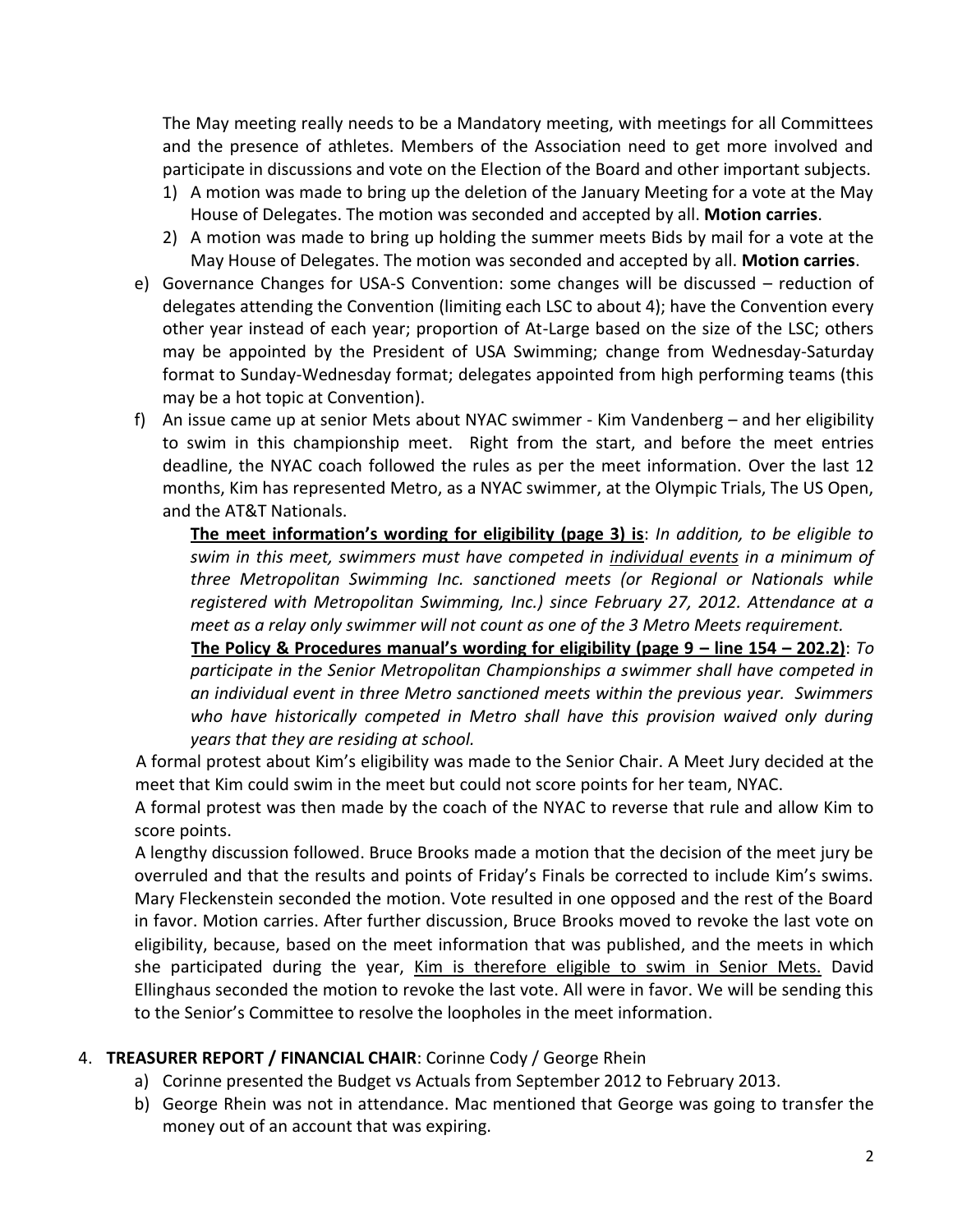# 5. **ADMINISTRATIVE VICE CHAIR**: Denise Byrne

Denise was unable to attend this meeting due to her son's College Championships.

# 6. **SENIOR CHAIR**: Don Wagner

April training trip to Deerfield Beach, Florida with the Metro All Stars April 17-21, 2013

- a) An updated list will be posted on the Metro web site, with the top 30 girls and boys, after Senior Mets.
- b) On Monday, March 26<sup>th</sup>, Invitations will be extended to the Top 10 boys and girls, and they must accept within two (2) days or the "next in line" will be invited. Swimmers will need to confirm whether they will or will not attend.

# 7. **AGE GROUP CHAIRS**: John Yearwood and Edgar Perez

John McIlhargy praised the Age Group Chairs for a great Zone Qualifier meet.

- a) There are still a couple of issues from swimmers that decide they do not want to go to Zones. The information in the meet packet needs to be reviewed and include a fine (which could be equaled to or greater than the actual fee to go to Zones) and other sanctions (banned from Zones for 2 years).
- b) Swimmers should really not be allowed to scratch from finals unless they have too many events to swim at finals that day and want to concentrate on one or the other. The whole point on swimming in the meet is to make finals and try to qualify for the Zone Team! There are still too many coaches that enter swimmers in the ZQ meet "just to get a better time"  $$ those swimmers should not be allowed to swim.
- c) Suggestion to have a waiver signed by the parents and the swimmer all rules and penalties would be included in the waiver. Discussion followed. Age group Committee will review the meet information and make all the necessary changes before next year.

# 8. **COACHES REPRESENTATIVE**: Amine Boubsis

- a) Amine announced that the senior and Age group Coach of the Year applications are posted on the web site. Information on the applications was updated.
- b) All applications are due no later than April 20<sup>th</sup>.

# 9. **ATHLETES' REPRESENTATIVES**: Julian Mackrel and Nicole Papsco

Mac let Julian and Nicole go rest because they both had to swim at finals.

# 10. **TECHNICAL PLANNING**: David Ellinghaus

There is nothing new at this time. But Dave received emails re: Championship meets and kids that age up between championships: too fast to go to Silvers but too slow to go to JO's after they age up. This will be brought up later in New Business.

# 11. **OFFICIALS CHAIR**: Bruce Brooks

- a) Bruce made a motion to make changes to Article 418 of the Policy & Procedures Manual in order to clarify and update some of the information. Bruce gave copies of the changes. Mary Fleckenstein seconded the motion which was then accepted by all. **Motion carries**.
- b) All tracking of officials and officials' certifications are kept through the OTS (Officials Tracking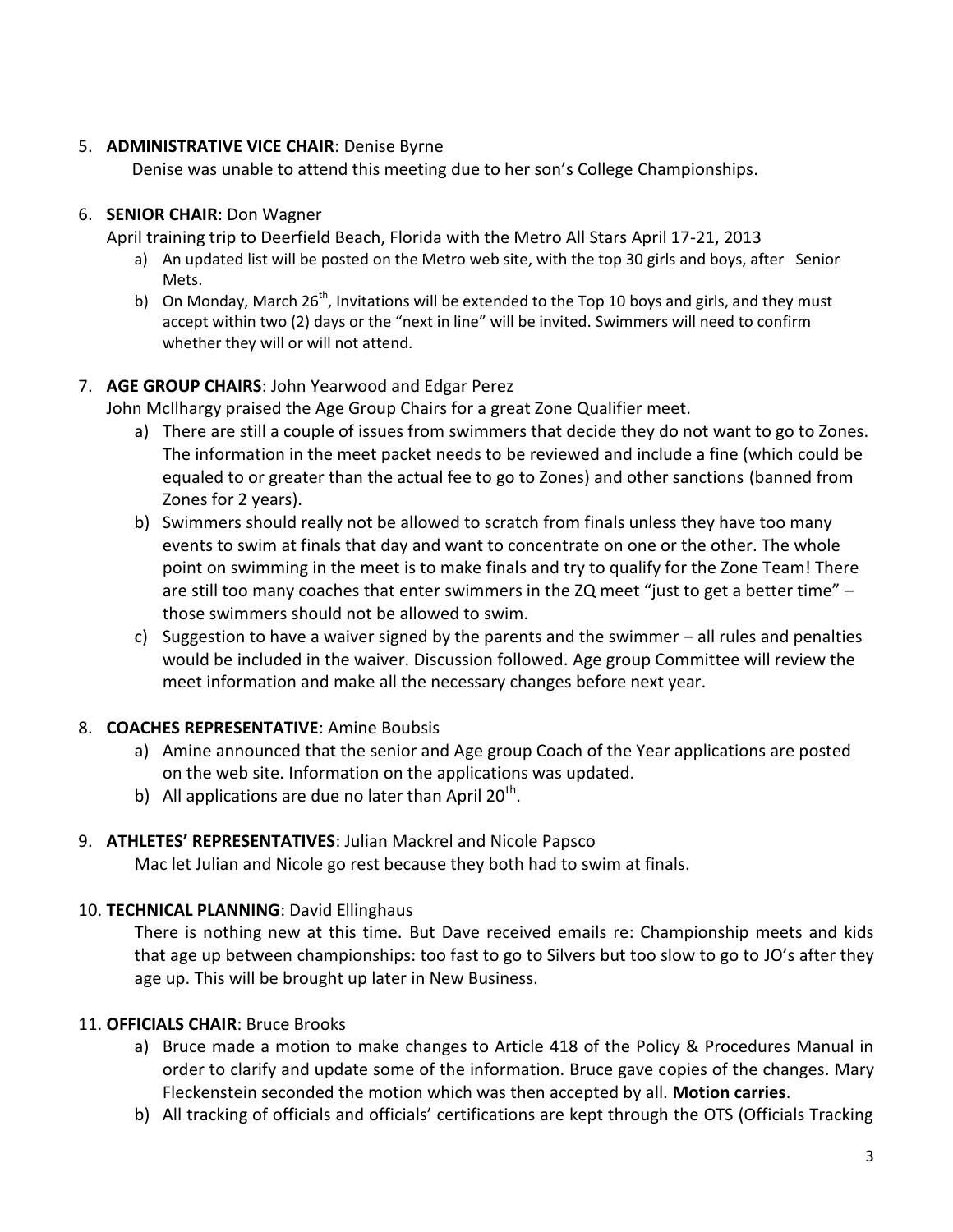System) program of USA Swimming. Meet referee must complete report of each meet within 14 days of the meet.

- c) There will be an LSC Officials Chair National Meeting in May in Orlando, Florida
- d) We need help recruiting more parents to become officials, including from teams that do not run meets. We need to make it an equitable number of officials between non-meet teams and meet teams. Bruce will write up a proposal to increase the number of officials based on the percentage of swimmers in each team. Discussion also regarding subsidizing officials.

#### 12. **REGISTRATION CHAIR**: Mary Fleckenstein

Reminder to all coaches that they must display their USA-S Registration Card in a visible manner, on their person, at all times at meets! Every Coach has a different expiration date for background check, APT, CPR, etc… and coaches' certifications may expire in the middle of a meet! It is the coach's responsibility to check his/her card often and update his/her certifications on time – don't wait for the last minute to renew your certifications as the office is not open 24/7 and coaches may not get their new card on time to attend a meet. Officials are reminded to check the cards of all coaches at meets.

Deck Pass on I phone are not sufficient!

# 13. **NATIONAL TIMES VERIFICATION / TOP 16**: Monique Grayson

Coaches that need the official results of High School meets should get in touch with Monique to get the file from SWIMS to import in their team manager.

# 14. **SAFETY / SAFE SPORT COORDINATOR**: Brian Hansbury

- a) Brian attended a workshop on Safe Sport in Colorado in January (with Mary and Mac) loads of information about being proactive from top to bottom.
- b) New report of Occurrence for incidents online reporting.
- c) Online form where parents/swimmers/coaches can report any instance of abuse (physical, verbal or bullying).
- d) June 14-15-16: Safety classes on Safety Education Brian is thinking of doing something in Metro about Safety for Coaches, parents and athletes.
- e) Educate your coaches as they can't be Facebook friends with their swimmers; there are email rules; there are texting rules. Teams must monitor their coaches to make sure that those guidelines are treated as rules! Follow the guidelines re: travel with athletes, how to supervise the rooms, etc…
- f) Question about "on deck" photographers. They must show credentials that include a background check. No Cameras behind the blocks or in locker rooms.
- g) This is all done to protect the swimmers, coaches, swim teams, and the board. It starts from the top down.
- h) No Deck Changing allowed it is inappropriate and we must enforce it we are responsible for policing this – talk to the coaches. It is in writing of all meet information.

#### 15. **HALL OF FAME**: Mary Fleckenstein and Monique Grayson

- a) HOF Dinner will be on Wednesday, May  $22^{nd}$  at Riccardo's by the Bridge in Astoria, Queens. More information will be posted on the website. Applications for nominations are posted.
- b) There is money in the budget to redo a physical site of the Hall of Fame with plaques etc…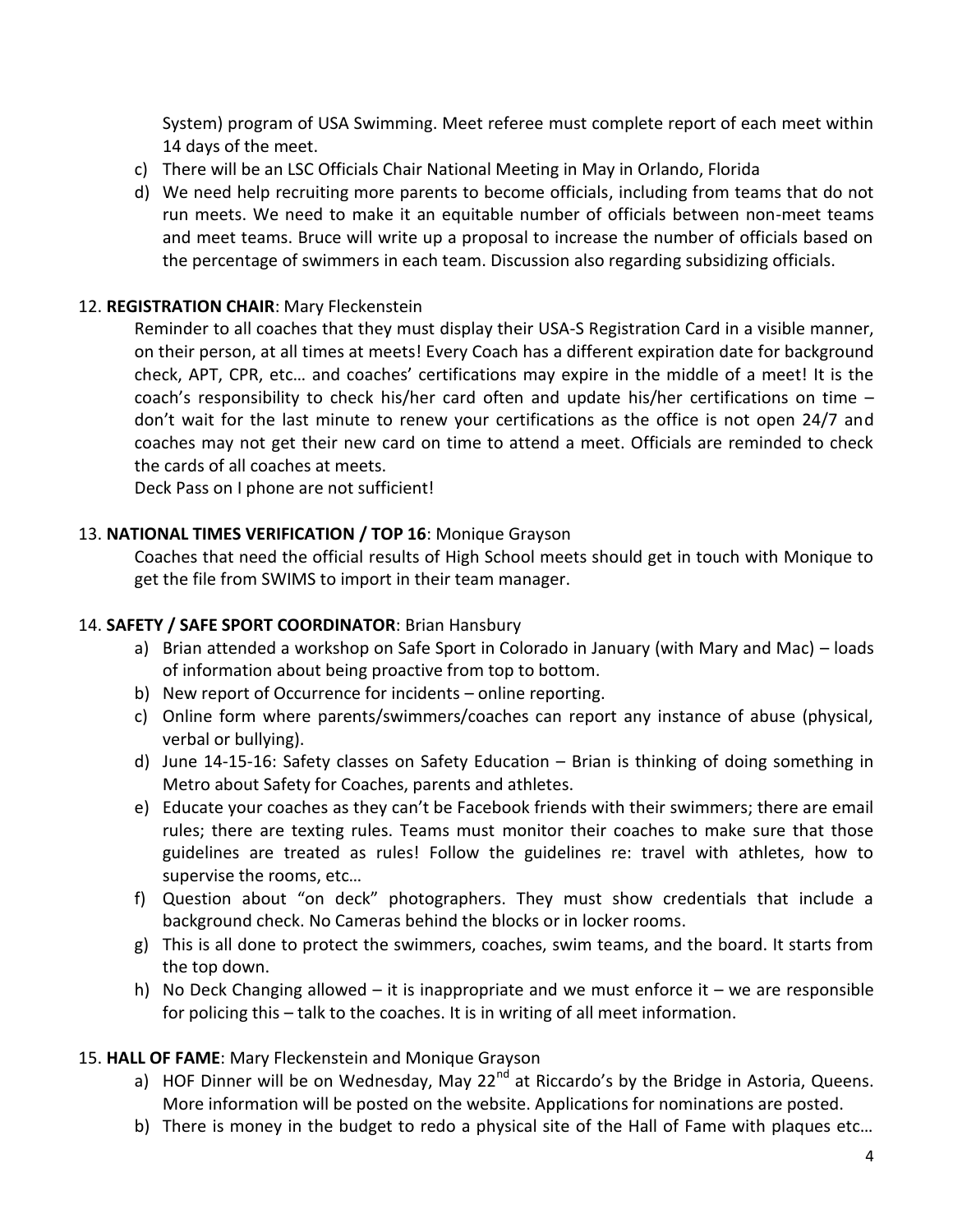The HOF will be at Lehman College in the APEX building in the main stairway going down towards the pool. Mary Fleckenstein made a motion to make a yearly donation of \$5,000 to Lehman College APEX  $-$  \$1,000 of this would go towards maintenance and upgrades of the equipment used during the meets and as an appreciation of all Dr. Martin Zwiren and Lehman College do to help Metropolitan Swimming (including giving us a place to hold our BOD and HOD meetings). Motion was seconded and accepted by all. **Motion carries**. A check for \$5,000 was then given to Dr. Martin Zwiren. This will go to the Budget Committee to be added in the Budget.

- c) HOF Dinner: Who are the "invited" guests and who is "expected to pay" for their dinner?
	- (a) Female and Male winners of the Joe Stetz Memorial Scholarship and their parents are invited but their siblings and extended family must pay.
	- (b) The Age Group and Senior Coach of the Year are invited guests. Their spouses, parents, children, partners must pay.
	- (c) The new class of HOF inductees and their spouse or partner are invited guest but the rest of the family attending must pay.
	- (d) If there is a new National Age Group Record holder, the swimmer and the parents are invited.
	- (e) Coaches, Officials and Chair of the Joe Stetz Scholarship must all pay. All members of the Board also pays. The coaches of the scholarship winners or NAG record holder, must pay.
	- (f) Metropolitan Swimming 2012 Olympians are invited as well as a guest TBD.

#### 16. **DISABILITIES COORDINATOR**: Denise Byrne

Denise was not in attendance at the meeting

#### 17. **SWIM-A-THON**: Richard Finkelstein

Nothing new at this time

#### 18. **OPEN WATER COORDINATORS**: Rob Ripp and Colleen Driscoll

Rob and Colleen were not present at the meeting

#### 19. **DIVERSITY**: Elliot Plastnik

Clinic on April 28, 2013 – at Asphalt Green in cooperation with the Parks & Recreation and guest Anthony Ervin. There will be a Make-a-Splash event in May.

#### 20. **UNFINISHED / OLD BUSINESS**:

None at this time

#### 21. **NEW BUSINESS**:

a) **Proposed Change to Article 202.3** - Submitted by Ginny Nussbaum/ Dave Ferris from Long Island Aquatic Club.

Add Article: *In the event that a swimmer with JO cut times for one or more events during the 1st day of the Silver Championships changes age groups between Silvers and JO's and no longer qualifies in those events at JO's: The swimmer shall be allowed to swim as a non-award (exhibition) swimmer in the Silver Championship in the proper age group. If the JO time*